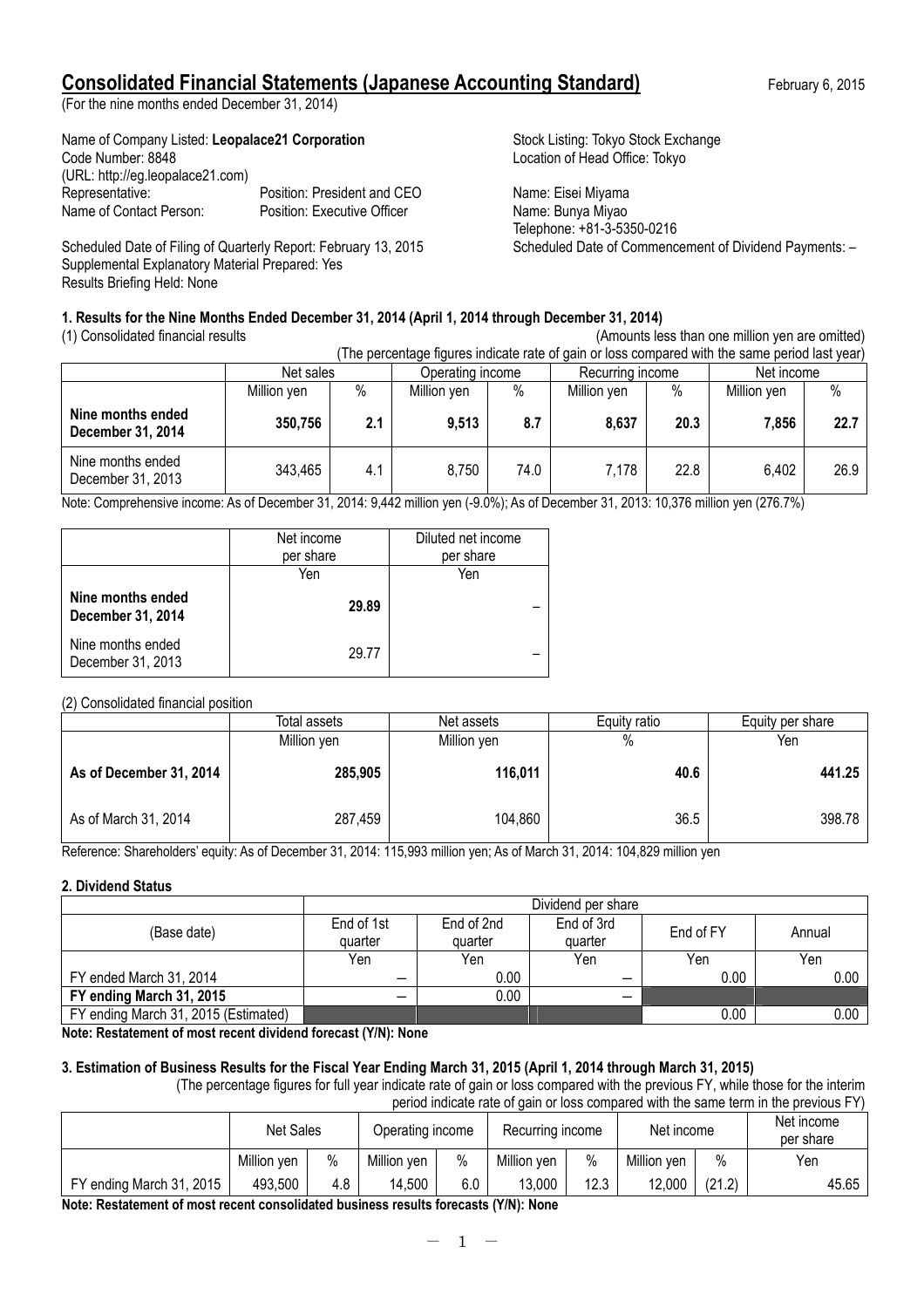# **4. Other**

- (1) Changes in major subsidiaries during the period (Change in specific subsidiaries as a result of a change in the scope of consolidation): None
- (2) Use of accounting procedures specific to the preparation of quarterly financial statements: Yes
- (3) Changes in accounting policies, changes in accounting estimates, restatements
	- (i) Changes in accounting policies accompanying revision of accounting standards, etc.: Yes
	- (ii) Changes in accounting policies other than (i) above: None
	- (iii) Changes in accounting estimates: None
	- (iv) Restatements: None
- (4) Total number of outstanding shares (Common stock)
	- (i) Total number of outstanding shares at term end (Including treasury stock)
	- As of December 31, 2014: 267,443,915 shares, As of March 31, 2014: 267,443,915 shares (ii) Total treasury stock at term end
		- As of December 31, 2014: 4,569,430 shares, As of March 31, 2014: 4,569,210 shares
	- (iii) Average number of outstanding shares during the period
		- For the nine months ended December 31, 2014: 262,874,609 shares
			- For the nine months ended December 31, 2013: 215,034,863 shares

Indication regarding the status of quarterly review procedures:

These financial statements are not subject to quarterly review procedures under the Financial Instruments and Exchange Act. The review of these financial statements in accordance with the Financial Instruments and Exchange Act completed at the time of disclosure.

Note on the proper use of the business forecasts contained in this report, and other disclaimers:

(Note on the business forecasts and other forward-looking statements)

The business forecasts and other forward-looking statements contained in this report are based on information currently available to the Company and on certain assumptions that Leopalace21 has judged to be reasonable. Readers should be aware that a variety of factors might cause actual results to differ significantly from these forecasts.

(Method for the acquisition of supplemental explanatory material)

Supplemental Explanatory Material on quarterly financial statements is scheduled to be posted on the Company's homepage on February 6, 2015.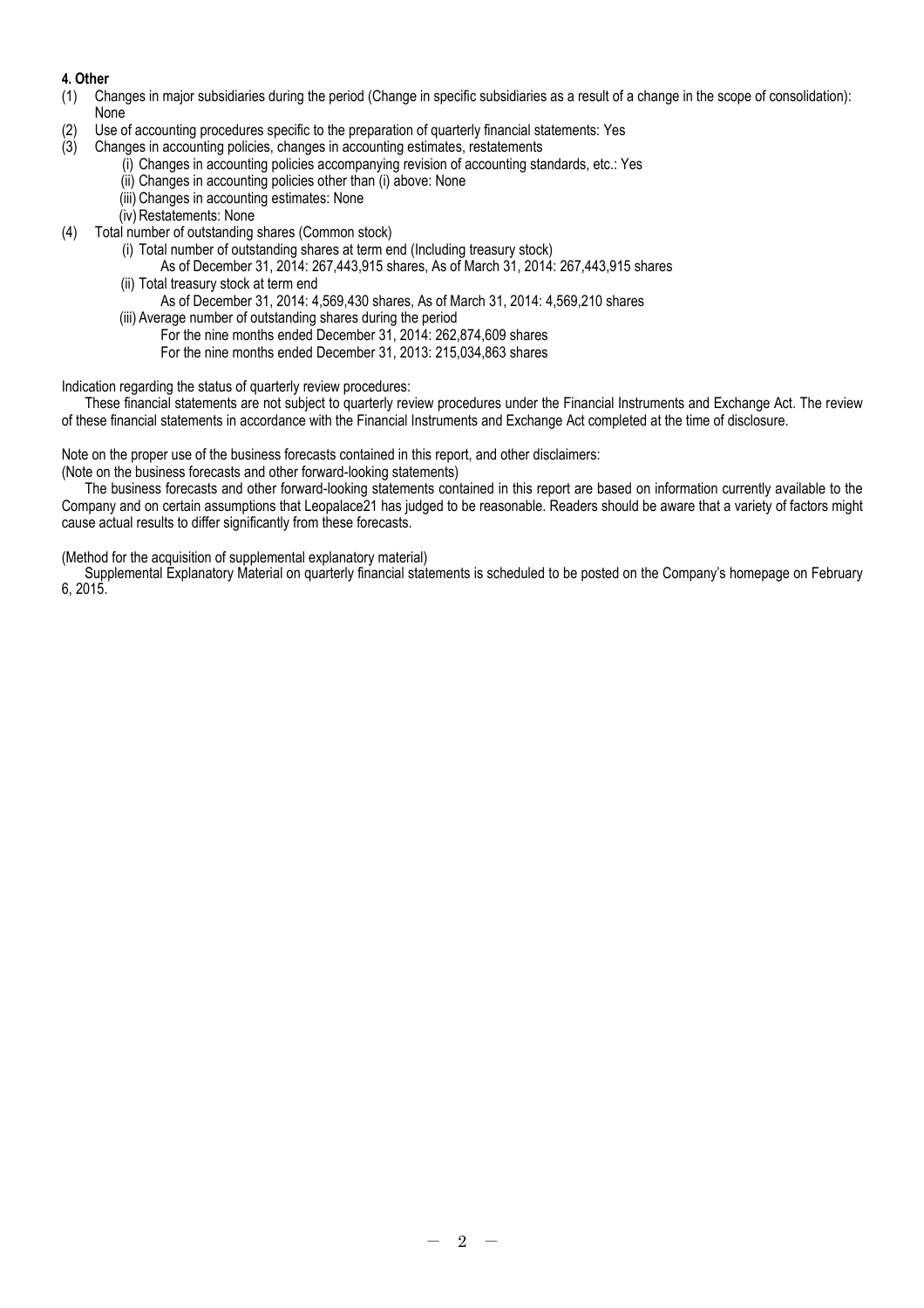# **Table of Contents**

| 1. Qualitative Information on Financial Results for the Nine Months Ended December 31, 2014  4 |  |
|------------------------------------------------------------------------------------------------|--|
|                                                                                                |  |
|                                                                                                |  |
|                                                                                                |  |
|                                                                                                |  |
|                                                                                                |  |
|                                                                                                |  |
|                                                                                                |  |
|                                                                                                |  |
|                                                                                                |  |
|                                                                                                |  |
|                                                                                                |  |
|                                                                                                |  |
|                                                                                                |  |
|                                                                                                |  |
|                                                                                                |  |
|                                                                                                |  |
|                                                                                                |  |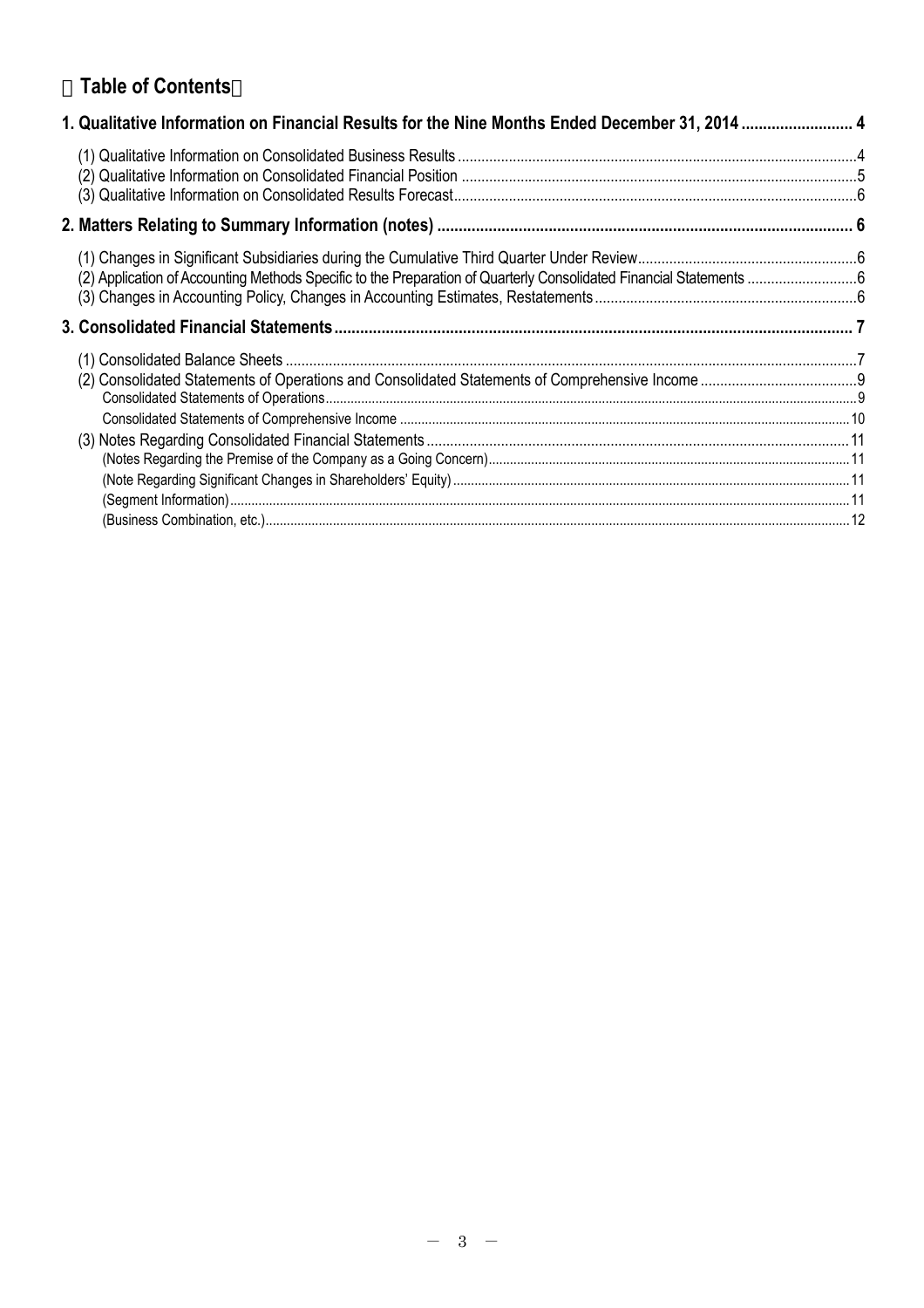# **1. Qualitative Information on Financial Results for the Nine Months Ended December 31, 2014**

(1) Qualitative Information on Consolidated Business Results

|                                        |           |                  |                  | (Million yen) |
|----------------------------------------|-----------|------------------|------------------|---------------|
|                                        | Net sales | Operating income | Recurring income | Net income    |
| Nine months ended<br>December 31, 2014 | 350,756   | 9,513            | 8,637            | 7,856         |
| Nine months ended<br>December 31, 2013 | 343,465   | 8,750            | 7,178            | 6,402         |
| change                                 | 7,290     | 762              | 1,459            | 1,454         |

During the first nine months of the consolidated fiscal year under review, although weakness can be seen in individual consumption due to the increase in consumption tax, a continuing recovery in the Japanese economy was evidenced primarily by the improvement in corporate earnings, employment, and income.

In the rental housing industry, new housing starts of leased units followed a decreasing trend compared to the previous year, due to negative effects of the rush demand from consumption tax increase. To achieve stable occupancy rates against the increasing number of vacant houses in the market, housing supply in selected areas and high-quality housing and services are required.

Under these conditions, the Leopalace21 Group aims to build solid management strength focusing on the core businesses, made up of leasing and construction, based on the Medium-term Management Plan "EXPANDING VALUE" announced in May 2014. In addition, the Group aims to establish new businesses that will contribute to future growth.

As a result, consolidated net sales for the first nine months of the fiscal year under review came to ¥350,756 million (up 2.1% year-on-year). Consolidated operating income was ¥9,513 million (up 8.7%), consolidated recurring income was ¥8,637 million (up 20.3%) and consolidated net income was ¥7,856 million (up 22.7%).

The Group's Construction business has many building construction contracts stipulating completion in the fourth quarter, which is when demand for rental apartments is highest. In the Leasing business, the number of apartments under management is increasing as apartments are completed so seasonal fluctuations put a preponderance of earnings into the fourth quarter.

(Million yen)

|                                     |                                              | Net sales                                    |         |                                              | Operating income (loss)                      |          |
|-------------------------------------|----------------------------------------------|----------------------------------------------|---------|----------------------------------------------|----------------------------------------------|----------|
|                                     | Nine months<br>ended<br>December 31,<br>2013 | Nine months<br>ended<br>December 31,<br>2014 | change  | Nine months<br>ended<br>December 31,<br>2013 | Nine months<br>ended<br>December 31,<br>2014 | change   |
| Leasing Business                    | 288,568                                      | 296,353                                      | 7,785   | 11,277                                       | 15,146                                       | 3,868    |
| <b>Construction Business</b>        | 40,758                                       | 37,694                                       | (3,063) | 608                                          | (1, 855)                                     | (2, 463) |
| <b>Elderly Care Business</b>        | 7,631                                        | 7,978                                        | 347     | (446)                                        | (380)                                        | 66       |
| <b>Hotels &amp; Resort Business</b> | 5,478                                        | 6,546                                        | 1,068   | (625)                                        | (690)                                        | (64)     |
| Others                              | 1,028                                        | 2,182                                        | 1,153   | 193                                          | 280                                          | 87       |
| Adjustments                         |                                              |                                              | -       | (2, 256)                                     | (2,987)                                      | (731)    |
| Total                               | 343,465                                      | 350,756                                      | 7,290   | 8,750                                        | 9,513                                        | 762      |

(Actual figures by segment)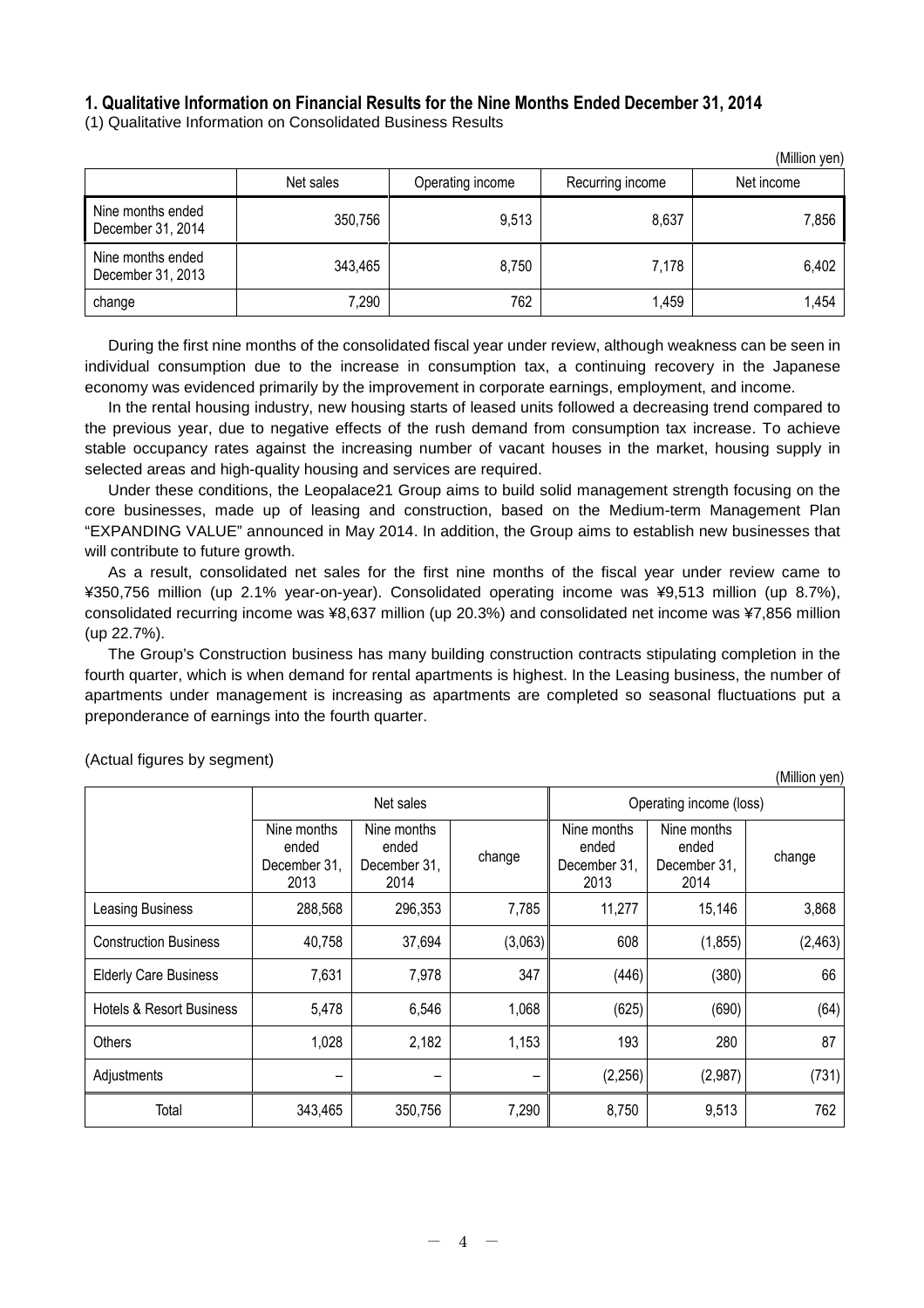### (i) Leasing Business

The occupancy rate at the end of the third quarter of the consolidated fiscal year under review was 85.69% (up 1.57 points from the same period last year) and the average occupancy rate for the period was 85.96% (up 2.07 points from the same period last year).

In the Leasing business, to establish stable profits led by occupancy improvement, the Group implemented measures such as tenant recruitment utilizing direct leasing offices, franchises, and local real estate brokers, as well as expanding tenant services including "Room Customize" and security system installations. In addition, the Group further strengthened sales against corporate and foreign clients as well as reduced costs by reviewing routine property management tasks.

The number of units under management at the end of the third quarter of the consolidated fiscal year under review was 552,000 (increasing 4,000 from the end of last fiscal year), and the number of direct offices was 188 (increasing 4). The number of franchise offices was 143 (decreasing 21).

As a result of the above, net sales amounted to ¥296,353 million (up 2.7% year-on-year), and operating income was ¥15,146 million (up 34.3% year-on-year).

### (ii) Construction Business

Orders received during the first nine months of the consolidated fiscal year under review were ¥66,756 million (up 4.3% from the same period last year) and the orders received outstanding at the end of the third quarter stood at ¥64,962 million (up 14.0% from the end of the same period last year).

In the Construction business, the Group aimed to improve profitability by focusing apartment supply in the three metropolitan areas where solid leasing demand is anticipated, as well as installing "non-sound floors" which improve sound insulation and developing products targeting females and young tenants. The Group also expanded construction variations to meet various land usage needs and has begun restructuring construction methods. However, the influence of worker shortage and cost increase in construction materials cannot be avoided.

As a result, net sales came to ¥37,694 million (down 7.5% year-on-year), and operating loss was ¥1,855 million (compared to an operating income of ¥68 million in the same period of the last fiscal year).

#### (iii) Elderly Care Business

Net sales were ¥7,978 million (up 4.6% year-on-year), and operating loss was ¥380 million (improving ¥66 million year-on-year). In the Elderly Care business, which was positioned as a growth strategy area in the Medium-term Management Plan, the Group will open new facilities in collaboration with the Construction business.

### (iv) Hotels & Resort Business

Net sales of resort facilities in Guam and hotels in Japan were ¥6,546 million (up 19.5% year-on-year), and the operating loss was ¥690 million (an increase of ¥64 million in loss year-on-year).

#### (v) Other Businesses

In other businesses such as the small-claims and short-term insurance business, the solar power generation business, and the finance business, net sales were ¥2,182 million (up 112.2% year-on-year), and the operating income was ¥280 million (up 45.2% year-on-year).

|                         |              |                          | (Million yen) |
|-------------------------|--------------|--------------------------|---------------|
|                         | Total assets | <b>Total liabilities</b> | Net assets    |
| As of December 31, 2014 | 285,905      | 169,894                  | 116,011       |
| As of March 31, 2014    | 287,459      | 182,598                  | 104,860       |
| change                  | (1, 553)     | (12, 704)                | 11,150        |

(2) Qualitative Information on Consolidated Financial Position

Total assets at the end of the third quarter of the fiscal year under review decreased ¥1,553 million from the end of the previous fiscal year, to ¥285,905 million. This was mainly attributable to an increase of ¥8,999 million in machinery, equipment, and vehicles related to the solar power generation business, and ¥1,938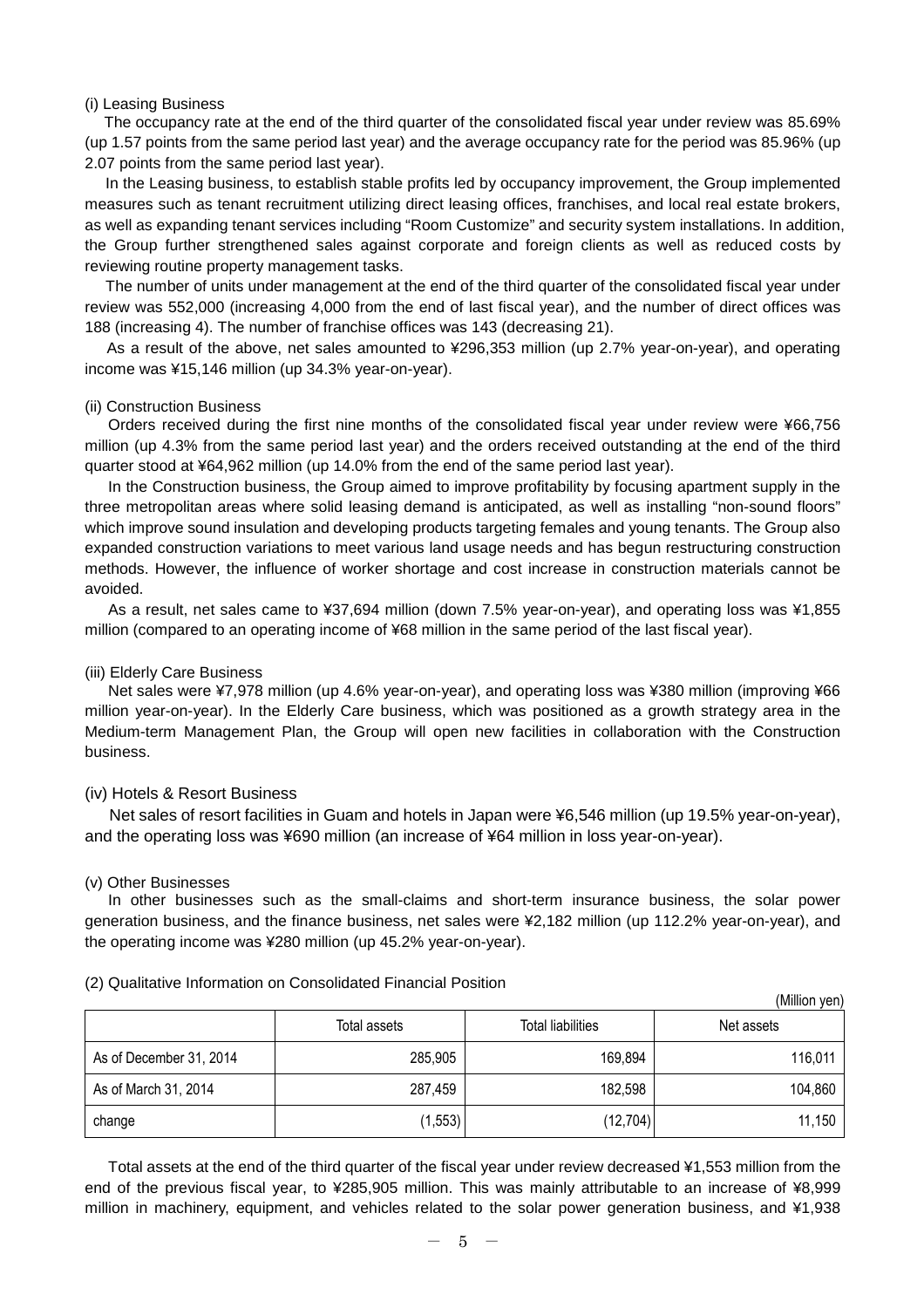million in leased assets, as well as a decrease of ¥8,561 million in cash and cash equivalents, ¥2,266 million in prepaid expenses, ¥886 million in other current assets (deposit etc.), and ¥818 million in construction in progress.

Total liabilities decreased ¥12,704 million from the end of the previous fiscal year, to ¥169,894 million. This primarily reflected an increase of ¥3,475 million in customer advances for projects in progress and ¥5,534 in interest-bearing debt, as well as a decrease of ¥3,135 million in accounts payable for completed projects, ¥12,369 million in long and short term advances received, ¥2,918 million in reserve for apartment vacancy loss, and ¥1,193 in retirement benefit liabilities.

Net assets were up ¥11,150 million from the end of the previous fiscal year, to ¥116,011 million, chiefly due to a decrease of ¥1,513 million in negative foreign currency translation adjustments balance and an increase of ¥9,565 million in retained earnings from net income and application of accounting policies related to retirement benefits.

The ratio of shareholders' equity to assets rose 4.1 points from the end of the previous fiscal year, to 40.6%.

(3) Qualitative Information on Consolidated Results Forecast

Consolidated results forecasts announced in the consolidated financial statements published on May 9, 2014 remain unchanged.

The results forecasts are the estimates of the Company based on information available at the time of announcement of this document. Actual results may differ materially from these forecasts due to various factors.

# **2. Matters Relating to Summary Information (notes)**

(1) Changes in Significant Subsidiaries during the Cumulative Third Quarter Under Review Not applicable

(2) Application of Accounting Methods Specific to the Preparation of Quarterly Consolidated Financial Statements Tax expenses are calculated by multiplying net income before income taxes by a reasonably estimated effective tax rate, after applying the tax effect accounting to net income before income taxes for the consolidated fiscal year that includes the third quarter under review.

(3) Changes in Accounting Policy, Changes in Accounting Estimates, Restatements

(Changes in Accounting Policies)

(Application of accounting policies related to retirement benefits)

The Company has applied section 35 of the "Accounting Standard for Retirement Benefits" (ASBJ Statement No. 26, May 17, 2012) and section 67 of the "Guidance on Accounting Standard for Retirement Benefits" (ASBJ Guidance No. 25, May 17, 2012) since the end of the subject third quarter. Calculation methods of retirement benefit obligations and service costs have been revised, and the attribution method for projected retirement benefits has been changed from the service period basis to the projected benefit method. Also, the method of determining discount rates has been changed from a method utilizing the discount rate based on an approximation of average remaining years of service of employees to a method utilizing multiple discount rates corresponding to each payment possibility period of retirement benefits.

In accordance to the transitional measures stated in section 37 of the "Accounting Standard for Retirement Benefits," the effected amount due to changes in the calculation method of retirement benefit obligations and service costs are included in retained earnings as of the end of the subject third quarter.

As a result, liability for retirement benefit has decreased ¥1,708 million and retained earnings has increased by the same amount as of the end of the subject third quarter. Effect on operating income, recurring income, and income before taxes and minority interests is insignificant.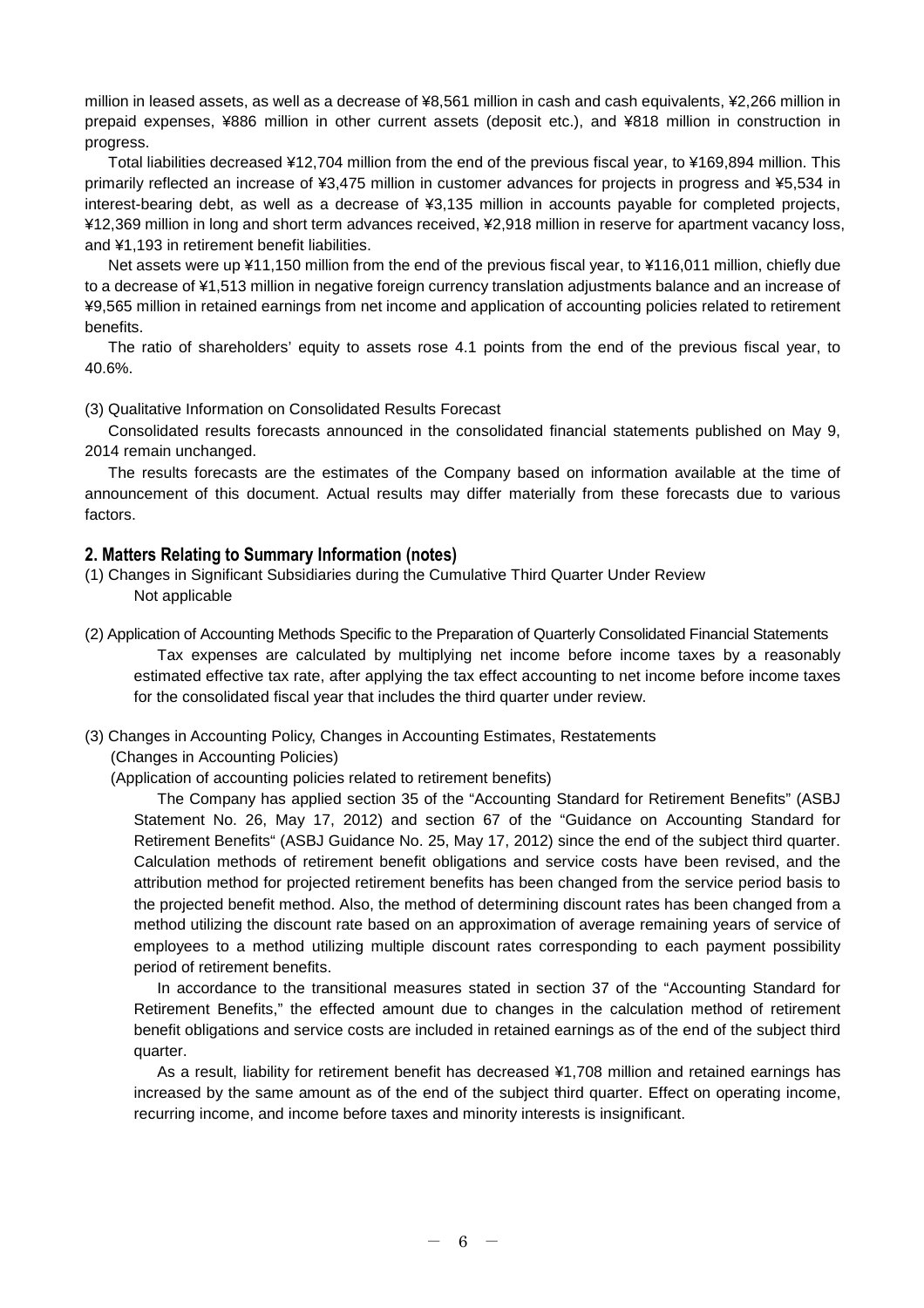# **3. Consolidated Financial Statements**

(1) Consolidated Balance Sheets

|                                            |                   | (Million yen)  |
|--------------------------------------------|-------------------|----------------|
|                                            | December 31, 2014 | March 31, 2014 |
| <assets></assets>                          |                   |                |
| <b>Current assets</b>                      |                   |                |
| Cash and cash equivalents                  | 66,205            | 74,767         |
| Trade receivables                          | 4,898             | 5,490          |
| Accounts receivable for completed projects | 1,379             | 1,651          |
| Operating loans                            | 1,220             | 1,429          |
| Marketable securities                      | 582               | 350            |
| Real estate for sale/property inventories  | 37                |                |
| Payment for construction in progress       | 1,359             | 501            |
| Raw materials and supplies                 | 513               | 464            |
| Prepaid expenses                           | 4,413             | 6,679          |
| Deferred tax assets                        | 4,147             | 4,147          |
| Other accounts receivable                  | 1,914             | 1,584          |
| Other                                      | 4,593             | 5,479          |
| Allowance for doubtful accounts            | (189)             | (221)          |
| <b>Total</b>                               | 91,075            | 102,324        |
| <b>Fixed assets</b>                        |                   |                |
| Property, plant and equipment              |                   |                |
| Buildings and structures (Net)             | 56,476            | 57,073         |
| Machinery, equipment, and vehicles (Net)   | 12,950            | 3,950          |
| Land                                       | 82,206            | 81,800         |
| Leased assets (Net)                        | 7,106             | 5,167          |
| Construction in progress                   | 2,894             | 3,712          |
| Other (Net)                                | 782               | 797            |
| Total                                      | 162,416           | 152,503        |
| Intangible assets                          | 6,894             | 6,601          |
| Investments and other assets               |                   |                |
| Investment securities                      | 7,023             | 7,257          |
| Long-term loans                            | 549               | 562            |
| Bad debt                                   | 1,312             | 1,420          |
| Long-term prepaid expenses                 | 3,186             | 3,719          |
| Deferred tax assets                        | 12,503            | 12,152         |
| Others                                     | 2,927             | 3,037          |
| Allowance for doubtful accounts            | (2, 117)          | (2, 153)       |
| <b>Total</b>                               | 25,385            | 25,996         |
| <b>Total fixed assets</b>                  | 194,696           | 185,100        |
| <b>Deferred assets</b>                     | 132               | 34             |
| <b>Total assets</b>                        | 285,905           | 287,459        |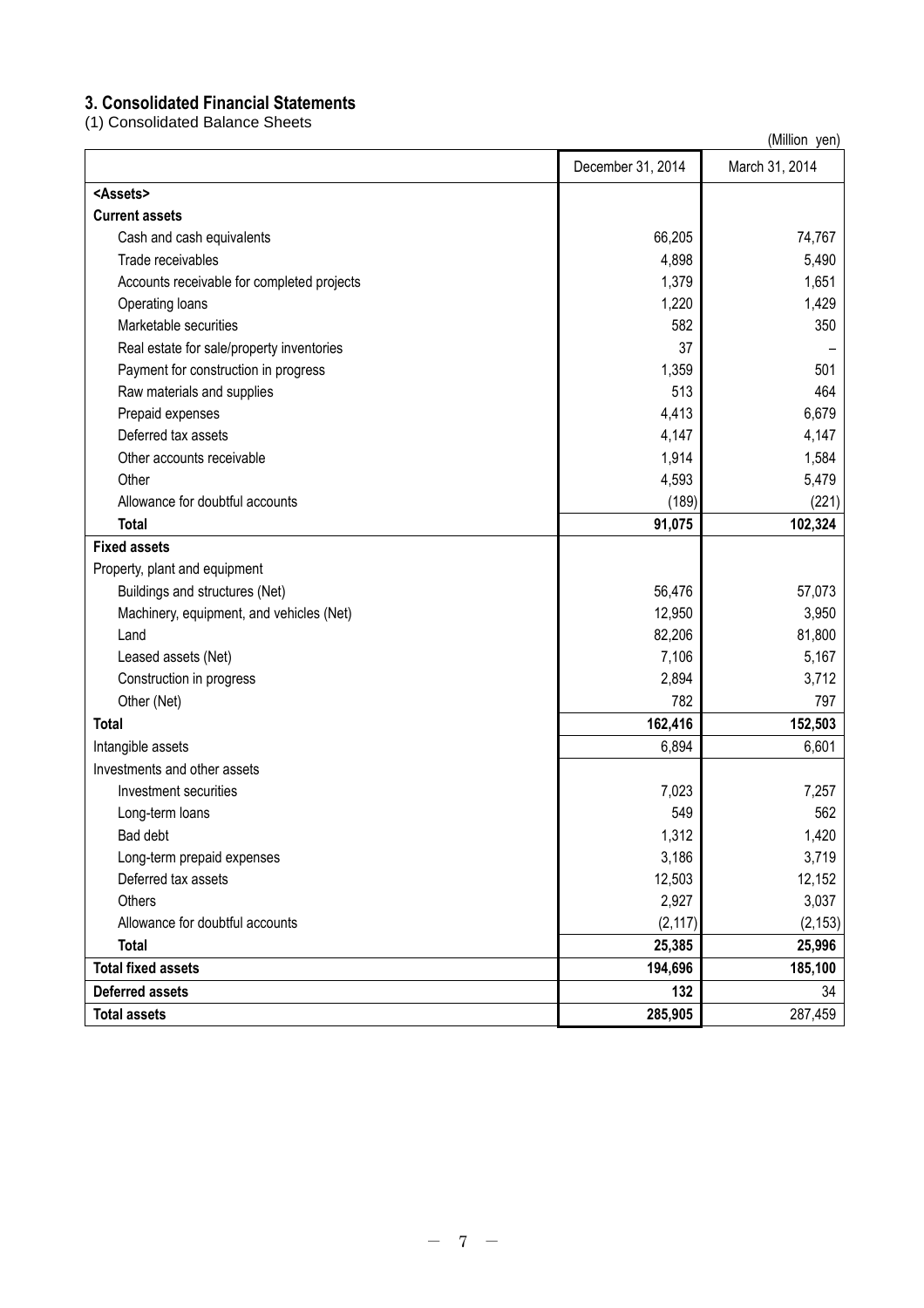|                                                        |                   | (Million yen)  |
|--------------------------------------------------------|-------------------|----------------|
|                                                        | December 31, 2014 | March 31, 2014 |
| <liabilities></liabilities>                            |                   |                |
| <b>Current liabilities</b>                             |                   |                |
| Accounts payable                                       | 2,565             | 2,685          |
| Accounts payable for completed projects                | 8,993             | 12,128         |
| Short-term borrowings                                  | 24,625            | 2,940          |
| Bonds due within one year                              | 1,460             | 560            |
| Lease obligations                                      | 2,119             | 1,575          |
| Unpaid expenses                                        | 13,126            | 16,001         |
| Accrued expenses                                       | 178               | 2              |
| Accrued income taxes                                   | 553               | 998            |
| Advances received                                      | 38,016            | 45,051         |
| Customer advances for projects in progress             | 8,717             | 5,242          |
| Reserve for employees' bonuses                         | 2,093             |                |
| Reserve for warranty obligations on completed projects | 365               | 231            |
| Reserve for fulfillment of guarantees                  | 578               | 582            |
| Other                                                  | 3,926             | 4,560          |
| <b>Total</b>                                           | 107,321           | 92,560         |
| Long-term liabilities                                  |                   |                |
| <b>Bonds</b>                                           | 4,240             | 920            |
| Long-term debt                                         | 4,508             | 27,077         |
| Lease obligations                                      | 5,807             | 4,154          |
| Long-term advances received                            | 22,294            | 27,628         |
| Lease/guarantee deposits received                      | 8,165             | 8,492          |
| Deferred tax liabilities                               | 135               | 135            |
| Reserve for apartment vacancy loss                     | 6,434             | 9,352          |
| Retirement benefit liabilities                         | 8,856             | 10,050         |
| Other                                                  | 2,129             | 2,226          |
| <b>Total</b>                                           | 62,572            | 90,037         |
| <b>Total liabilities</b>                               | 169,894           | 182,598        |
| <net assets=""></net>                                  |                   |                |
| Shareholders' equity                                   |                   |                |
| Common stock                                           | 75,282            | 75,282         |
| Capital surplus                                        | 51,501            | 51,501         |
| Retained earnings                                      | (6, 223)          | (15, 788)      |
| Treasury stock                                         | (3,660)           | (3,660)        |
| <b>Total</b>                                           | 116,899           | 107,334        |
| Accumulated other comprehensive income (loss)          |                   |                |
| Net unrealized gains on "other securities"             | 404               | 427            |
| Foreign currency translation adjustments               | (603)             | (2, 116)       |
| Remeasurements of defined benefit plans                | (706)             | (815)          |
| Total                                                  | (906)             | (2, 504)       |
| Share subscription rights                              | 18                | 18             |
| Minority Interests                                     |                   | 13             |
| <b>Total net assets</b>                                | 116,011           | 104,860        |
| <b>Total liabilities and net assets</b>                | 285,905           | 287,459        |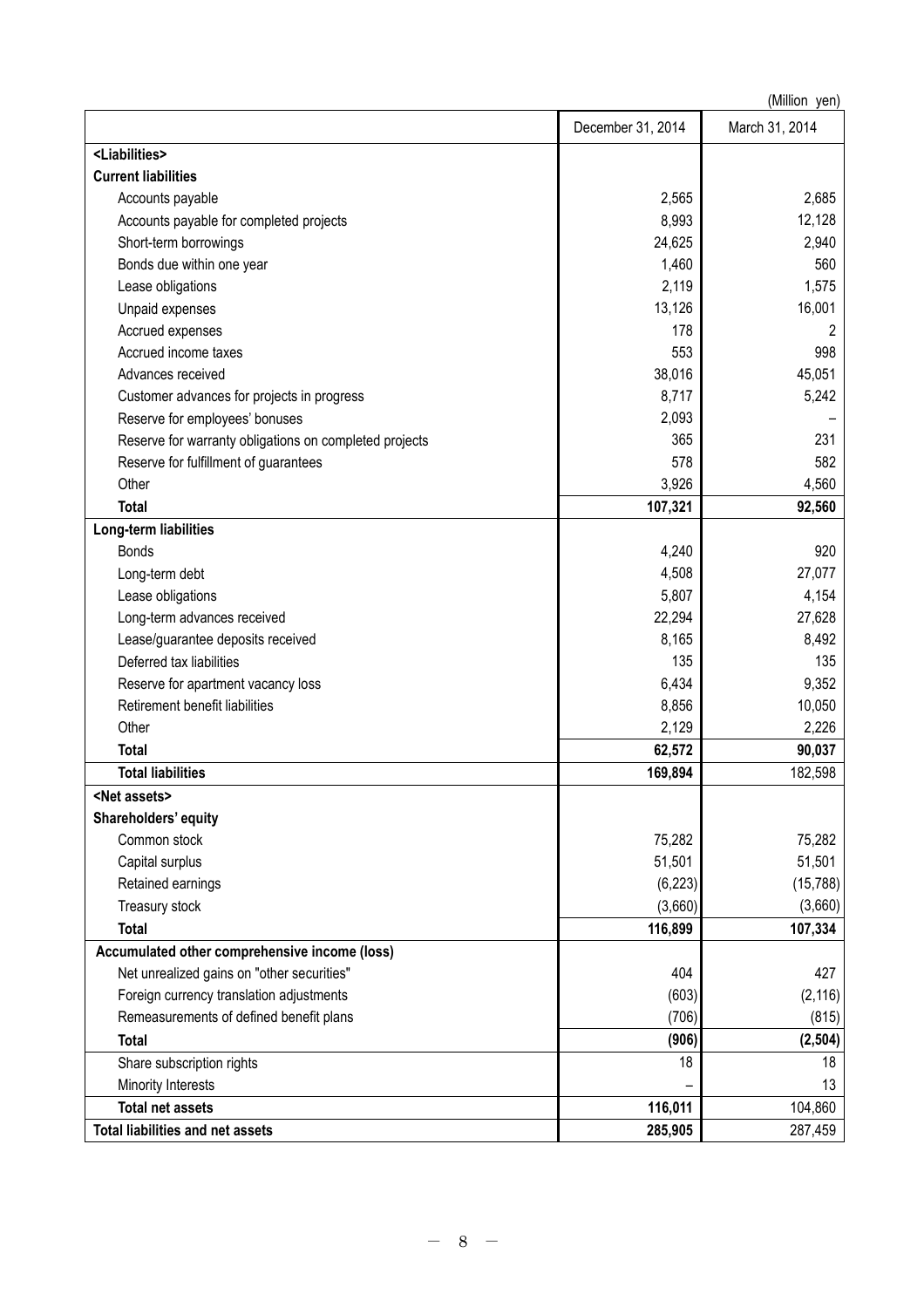### (2) Consolidated Statements of Operations and Consolidated Statements of Comprehensive Income Consolidated Statements of Operations

|                                                   |                                                                    | (Million yen)                                                      |
|---------------------------------------------------|--------------------------------------------------------------------|--------------------------------------------------------------------|
|                                                   | Nine months ended<br>December 31, 2014<br>(Apr. 2014-Dec.<br>2014) | Nine months ended<br>December 31, 2013<br>(Apr. 2013-Dec.<br>2013) |
| <b>Net sales</b>                                  | 350,756                                                            | 343,465                                                            |
| <b>Cost of sales</b>                              | 296,837                                                            | 294,030                                                            |
| <b>Gross profit</b>                               | 53,918                                                             | 49,434                                                             |
| Selling, general and administrative expenses      | 44,405                                                             | 40,684                                                             |
| <b>Operating income</b>                           | 9,513                                                              | 8,750                                                              |
| Non-operating income                              |                                                                    |                                                                    |
| Interest income                                   | 28                                                                 | 31                                                                 |
| Dividend income                                   | 75                                                                 | 56                                                                 |
| Property tax refund                               | 90                                                                 |                                                                    |
| Other                                             | 234                                                                | 177                                                                |
| <b>Total</b>                                      | 427                                                                | 265                                                                |
| <b>Non-operating expenses</b>                     |                                                                    |                                                                    |
| Interest expenses                                 | 862                                                                | 1,174                                                              |
| Commission fee                                    | 340                                                                | 433                                                                |
| Other                                             | 100                                                                | 231                                                                |
| <b>Total</b>                                      | 1,303                                                              | 1,838                                                              |
| <b>Recurring profit</b>                           | 8,637                                                              | 7,178                                                              |
| <b>Extraordinary income</b>                       |                                                                    |                                                                    |
| Gain on sales of property, plant and equipment    | 6                                                                  | 0                                                                  |
| <b>Total</b>                                      | 6                                                                  | 0                                                                  |
| <b>Extraordinary losses</b>                       |                                                                    |                                                                    |
| Loss on sales of property, plant and equipment    | 0                                                                  |                                                                    |
| Loss on disposal of property, plant and equipment | 230                                                                | 6                                                                  |
| Impairment loss                                   | 163                                                                | 132                                                                |
| <b>Total</b>                                      | 394                                                                | 139                                                                |
| Income before taxes and minority interests        | 8,249                                                              | 7,038                                                              |
| Income taxes                                      | 405                                                                | 636                                                                |
| Income before minority interests                  | 7,843                                                              | 6,402                                                              |
| <b>Minority stockholders loss</b>                 | (13)                                                               |                                                                    |
| Net income                                        | 7,856                                                              | 6,402                                                              |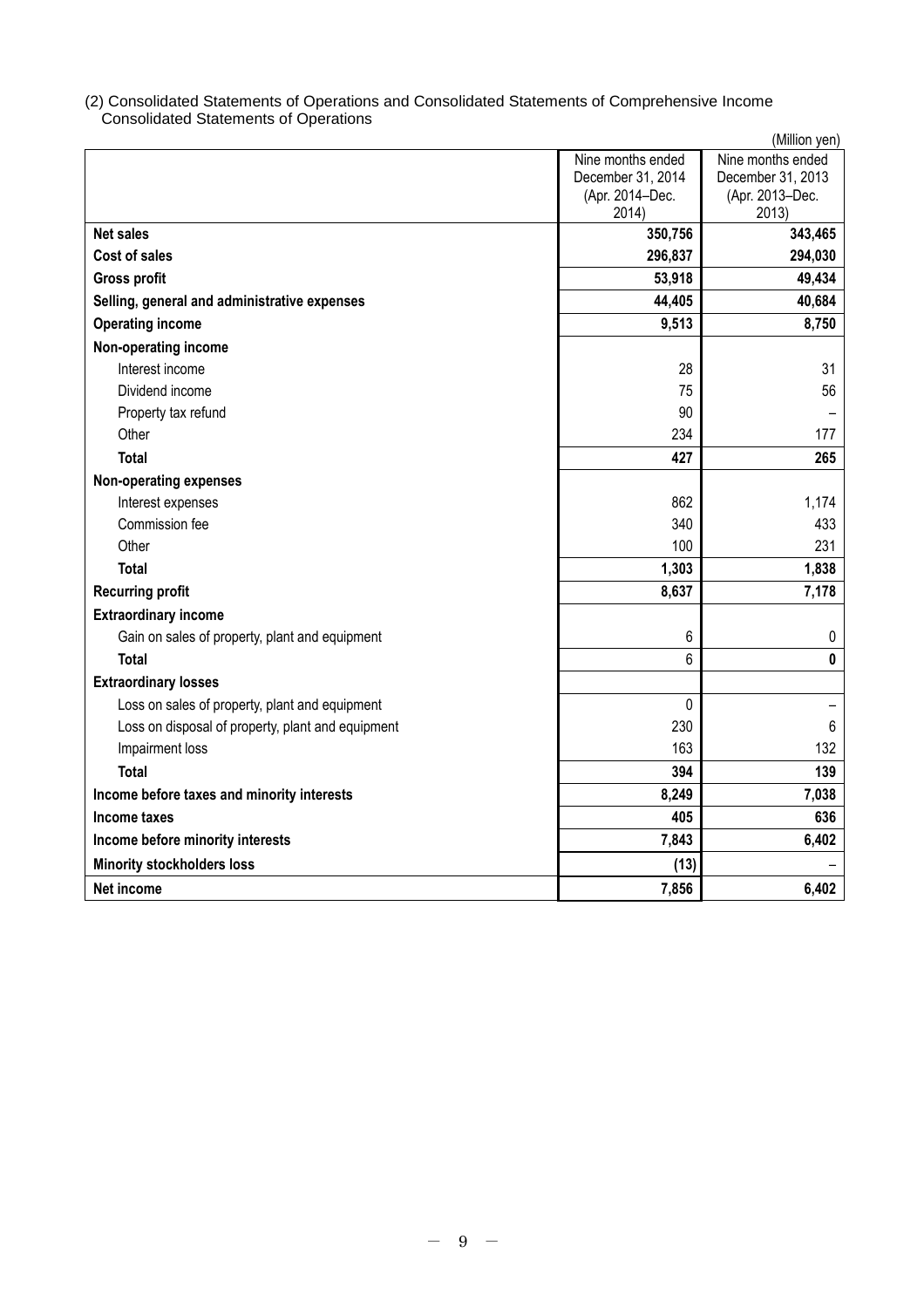# Consolidated Statements of Comprehensive Income

|                                                                        |                   | (Million yen)     |
|------------------------------------------------------------------------|-------------------|-------------------|
|                                                                        | Nine months ended | Nine months ended |
|                                                                        | December 31, 2014 | December 31, 2013 |
|                                                                        | (Apr. 2014-Dec.   | (Apr. 2013-Dec.   |
|                                                                        | 2014)             | 2013)             |
| Income before minority interests                                       | 7,843             | 6,402             |
| Other comprehensive income (loss)                                      |                   |                   |
| Net unrealized gains on "other securities"                             | (22)              | (138)             |
| <b>Translation adjustments</b>                                         | 1,511             | 4,111             |
| Remeasurements of defined benefit plans                                | 108               |                   |
| Share of other comprehensive income of associates                      |                   |                   |
| Total                                                                  | 1,598             | 3,973             |
| Comprehensive income                                                   | 9,442             | 10,376            |
| (Breakdown)                                                            |                   |                   |
| Comprehensive income attributable to shareholders of the parent entity | 9,455             | 10,376            |
| Comprehensive income attributable to minority interests                | (13)              |                   |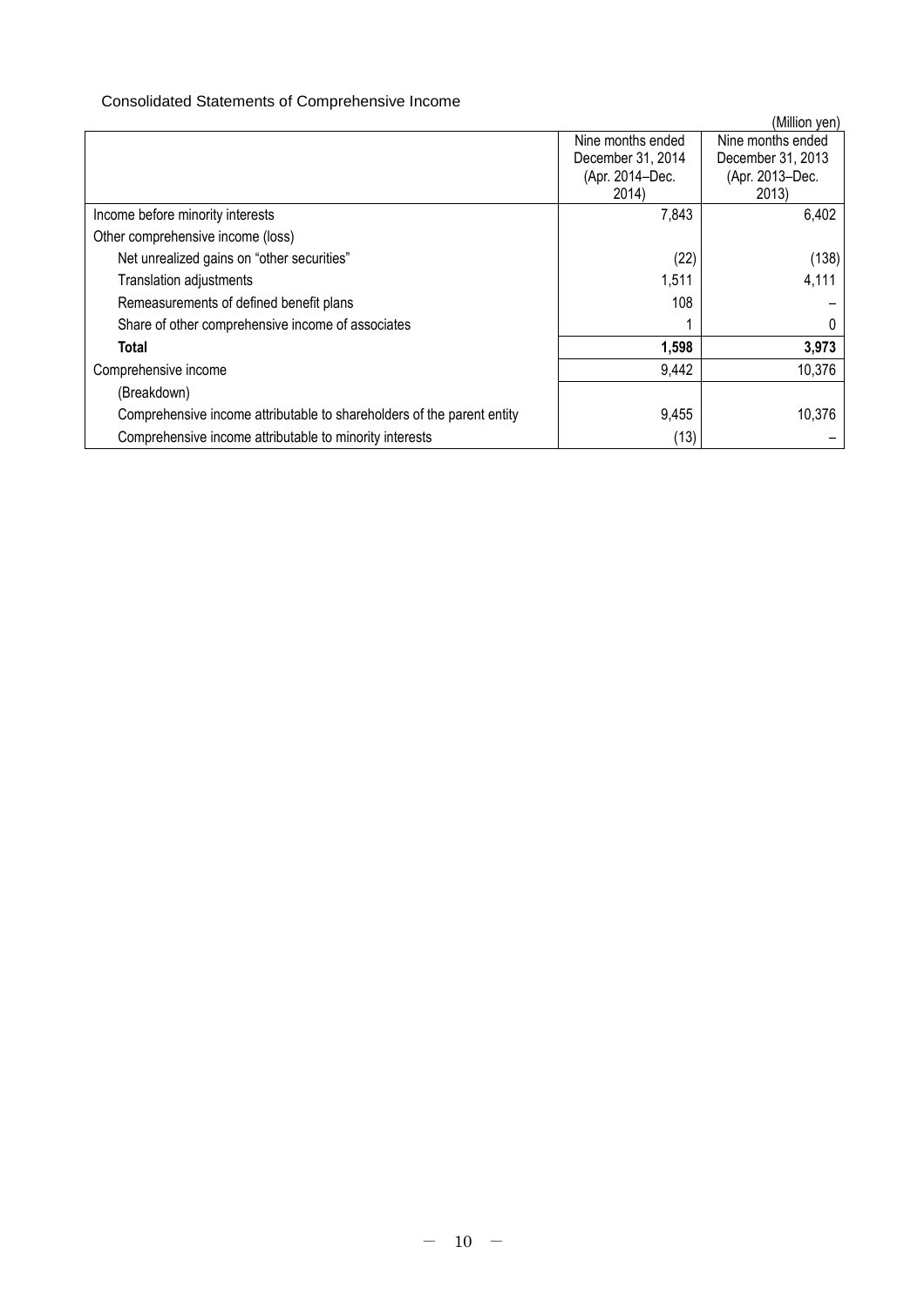### (3) Notes Regarding Consolidated Financial Statements

(Notes Regarding the Premise of the Company as a Going Concern) There are no relevant items. (Note Regarding Significant Changes in Shareholders' Equity) There are no relevant items.

(Segment Information)

# **i Nine Months Ended December 31, 2013 (April 1, 2013 through December 31, 2013)**

**1. Sales and Profit, as well as Losses by Reportable Segment**

|                                             |                            |                                 |                                        |                                       |                  |                    |         |                         | (Million yen)     |
|---------------------------------------------|----------------------------|---------------------------------|----------------------------------------|---------------------------------------|------------------|--------------------|---------|-------------------------|-------------------|
|                                             | Reportable Segment         |                                 |                                        |                                       |                  |                    |         | Consolidated            |                   |
|                                             | Leasing<br><b>Business</b> | Construction<br><b>Business</b> | <b>Elderly Care</b><br><b>Business</b> | Hotels &<br>Resort<br><b>Business</b> | Segment<br>Total | Others<br>(Note 1) | Total   | Adjustments<br>(Note 2) | Total<br>(Note 3) |
| Net sales                                   |                            |                                 |                                        |                                       |                  |                    |         |                         |                   |
| (1) Sales to customers                      | 288,568                    | 40,758                          | 7,631                                  | 5,478                                 | 342,436          | 1,028              | 343,465 | $\qquad \qquad$         | 343,465           |
| (2)<br>Inter-segment sales<br>and transfers | 360                        | 4,057                           |                                        | .882                                  | 6,299            | 77                 | 6,377   | (6, 377)                |                   |
| Total                                       | 288,929                    | 44,815                          | 7,631                                  | 7,360                                 | 348,735          | 1,106              | 349,842 | (6, 377)                | 343,465           |
| Segment earnings<br>(or loss)               | 11,277                     | 608                             | (446)                                  | (625)                                 | 10,813           | 193                | 11,007  | (2, 256)                | 8,750             |

Notes: 1. The "Others" classification is the business segment not included in reportable segments, and comprises such businesses as the small-claims and short-term insurance business, solar power generation business and financing businesses.

2. The segment earnings (or loss) adjustment of (¥2,256) million includes (¥338) million in inter-segment eliminations and (¥1,917) million in corporate expenses not allocated to reportable segments. Corporate expenses consist mainly of general administrative expenses for administrative departments that are not part of reportable segments.

3. Segment earnings (or loss) are adjusted to the operating loss figure on the Consolidated Statements of Operations.

# **ii Nine Months Ended December 31, 2014 (April 1, 2014 through December 31, 2014) 1. Sales and Profit, as well as Losses by Reportable Segment**

|                                          |                            |                                 |                                        |                                       |                  |                    |         |                          | (Million yen)     |
|------------------------------------------|----------------------------|---------------------------------|----------------------------------------|---------------------------------------|------------------|--------------------|---------|--------------------------|-------------------|
|                                          | Reportable Segment         |                                 |                                        |                                       |                  |                    |         | Consolidated             |                   |
|                                          | Leasing<br><b>Business</b> | Construction<br><b>Business</b> | <b>Elderly Care</b><br><b>Business</b> | Hotels &<br>Resort<br><b>Business</b> | Segment<br>Total | Others<br>(Note 1) | Total   | Adjustments<br>(Note 2)  | Total<br>(Note 3) |
| Net sales                                |                            |                                 |                                        |                                       |                  |                    |         |                          |                   |
| (1) Sales to customers                   | 296,353                    | 37,694                          | 7,978                                  | 6,546                                 | 348,573          | 2,182              | 350,756 | $\overline{\phantom{m}}$ | 350,756           |
| (2) Inter-segment sales<br>and transfers | 460                        | 9,159                           |                                        | 2,083                                 | 11,702           | 98                 | 11,800  | (11, 800)                |                   |
| Total                                    | 296,814                    | 46,853                          | 7,978                                  | 8,629                                 | 360,276          | 2,280              | 362,557 | (11, 800)                | 350,756           |
| Segment earnings<br>(or loss)            | 15,146                     | (1, 855)                        | (380)                                  | (690)                                 | 12,220           | 280                | 12,501  | (2,987)                  | 9,513             |

Notes: 1. The "Others" classification is the business segment not included in reportable segments, and comprises such businesses as the small-claims and short-term insurance business, solar power generation business and financing businesses.

2. The segment earnings (or loss) adjustment of (¥2,987) million includes (¥932) million in inter-segment eliminations and (¥2,054) million in corporate expenses not allocated to reportable segments. Corporate expenses consist mainly of general administrative expenses for administrative departments that are not part of reportable segments.

3. Segment earnings (or loss) are adjusted to the operating income figure on the Consolidated Statements of Operation.